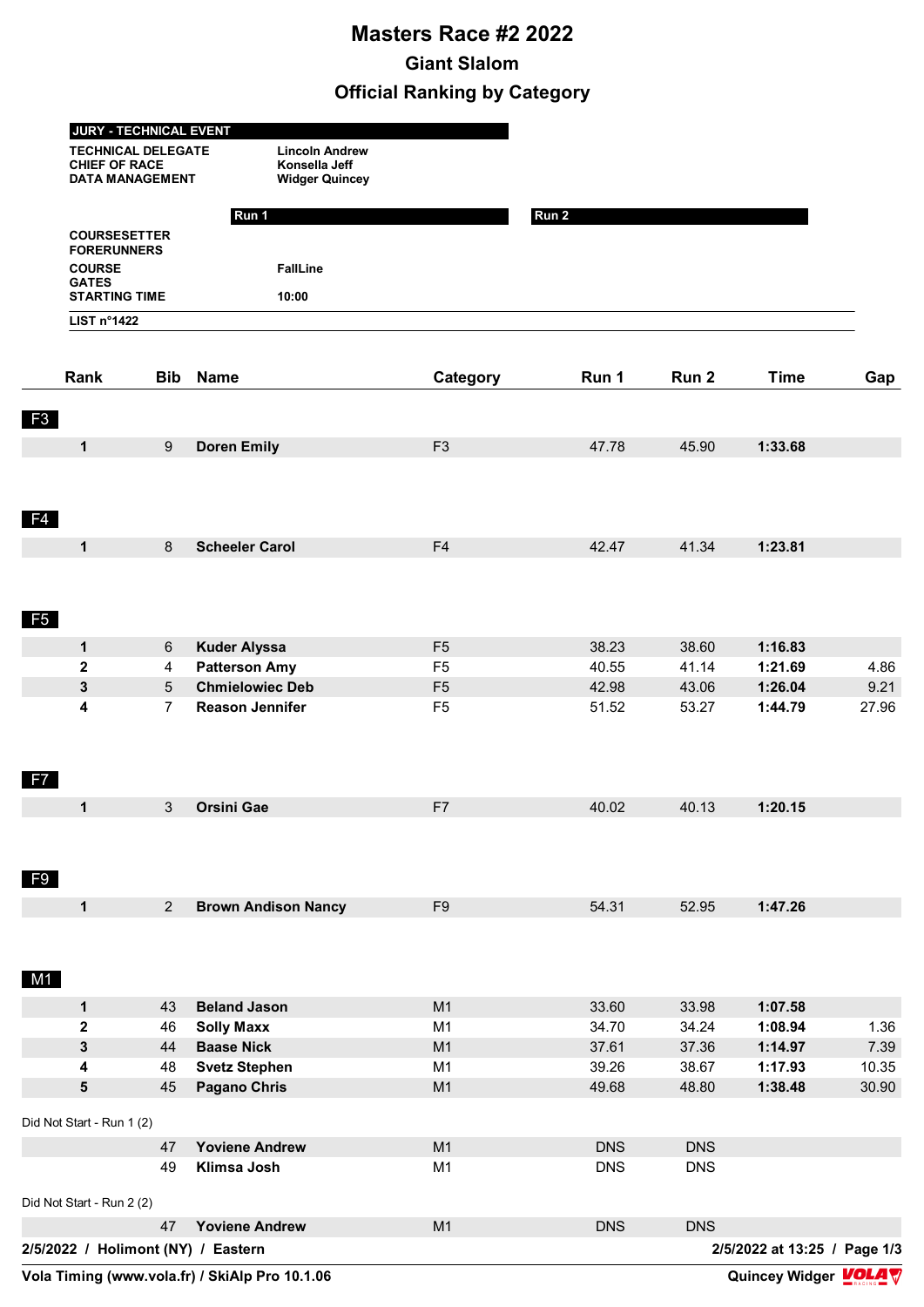## **Masters Race #2 2022 Giant Slalom Official Ranking by Category**

|                                    | Rank                       |          | <b>Bib Name</b>                                   | Category             | Run 1          | Run 2                        | <b>Time</b>        | Gap            |  |
|------------------------------------|----------------------------|----------|---------------------------------------------------|----------------------|----------------|------------------------------|--------------------|----------------|--|
|                                    |                            | 49       | Klimsa Josh                                       | M1                   | <b>DNS</b>     | <b>DNS</b>                   |                    |                |  |
|                                    |                            |          |                                                   |                      |                |                              |                    |                |  |
|                                    |                            |          |                                                   |                      |                |                              |                    |                |  |
| M10                                |                            |          |                                                   |                      |                |                              |                    |                |  |
|                                    | $\mathbf 1$                | 10       | <b>Walsh Dave</b>                                 | M10                  | 52.96          | 50.94                        | 1:43.90            |                |  |
|                                    |                            |          |                                                   |                      |                |                              |                    |                |  |
|                                    |                            |          |                                                   |                      |                |                              |                    |                |  |
| M2                                 |                            |          |                                                   |                      |                |                              |                    |                |  |
|                                    | $\mathbf 1$                | 42       | Korolev Ivan                                      | M <sub>2</sub>       | 45.58          | 42.80                        | 1:28.38            |                |  |
|                                    |                            |          |                                                   |                      |                |                              |                    |                |  |
|                                    |                            |          |                                                   |                      |                |                              |                    |                |  |
| M3                                 |                            |          |                                                   |                      |                |                              |                    |                |  |
|                                    |                            |          |                                                   |                      |                |                              |                    |                |  |
|                                    | $\mathbf 1$<br>$\mathbf 2$ | 40<br>41 | <b>Scheeler Tom</b>                               | M3<br>M <sub>3</sub> | 32.45<br>37.57 | 32.34<br>37.13               | 1:04.79<br>1:14.70 | 9.91           |  |
|                                    |                            |          | Pooler Jimmy                                      |                      |                |                              |                    |                |  |
|                                    |                            |          |                                                   |                      |                |                              |                    |                |  |
| M4                                 |                            |          |                                                   |                      |                |                              |                    |                |  |
|                                    |                            |          |                                                   |                      |                |                              |                    |                |  |
|                                    | $\mathbf 1$                | 36       | <b>Thoman James</b>                               | M4                   | 33.76          | 33.48                        | 1:07.24            |                |  |
|                                    | $\mathbf 2$<br>3           | 38<br>39 | <b>Gerstung Matthew</b><br><b>Chmielowiec Yan</b> | M4<br>M4             | 39.14<br>39.92 | 39.79<br>39.05               | 1:18.93<br>1:18.97 | 11.69<br>11.73 |  |
|                                    | 4                          | 34       | Pizzutelli Peter                                  | M4                   | 39.92          | 40.34                        | 1:20.26            | 13.02          |  |
|                                    | 5                          | 37       | <b>Young Brian</b>                                | M4                   | 43.07          | 43.72                        | 1:26.79            | 19.55          |  |
|                                    |                            |          |                                                   |                      |                |                              |                    |                |  |
|                                    | Did Not Start - Run 1 (1)  |          |                                                   |                      |                |                              |                    |                |  |
|                                    |                            | 35       | <b>Lincoln Andrew</b>                             | M4                   | <b>DNS</b>     | <b>DNS</b>                   |                    |                |  |
|                                    | Did Not Start - Run 2 (1)  |          |                                                   |                      |                |                              |                    |                |  |
|                                    |                            | 35       | <b>Lincoln Andrew</b>                             | M4                   | <b>DNS</b>     | <b>DNS</b>                   |                    |                |  |
|                                    |                            |          |                                                   |                      |                |                              |                    |                |  |
|                                    |                            |          |                                                   |                      |                |                              |                    |                |  |
| M <sub>5</sub>                     |                            |          |                                                   |                      |                |                              |                    |                |  |
|                                    | $\mathbf 1$                | 33       | london gary                                       | M <sub>5</sub>       | 37.35          | 38.43                        | 1:15.78            |                |  |
|                                    | $\mathbf 2$                | 32       | <b>Van Tine Craig</b>                             | M <sub>5</sub>       | 41.56          | 41.97                        | 1:23.53            | 7.75           |  |
|                                    |                            |          |                                                   |                      |                |                              |                    |                |  |
|                                    |                            |          |                                                   |                      |                |                              |                    |                |  |
| M6                                 |                            |          |                                                   |                      |                |                              |                    |                |  |
|                                    | $\mathbf 1$                | 31       | <b>Paul Douglas</b>                               | M <sub>6</sub>       | 35.42          | 35.67                        | 1:11.09            |                |  |
|                                    |                            |          |                                                   |                      |                |                              |                    |                |  |
|                                    |                            |          |                                                   |                      |                |                              |                    |                |  |
| M7                                 |                            |          |                                                   |                      |                |                              |                    |                |  |
|                                    |                            |          |                                                   |                      |                |                              |                    |                |  |
|                                    | 1<br>$\mathbf 2$           | 29<br>25 | <b>Solly Joel</b><br><b>Sertl Kurt</b>            | M7<br>M7             | 33.53<br>34.39 | 32.86<br>34.10               | 1:06.39<br>1:08.49 | 2.10           |  |
|                                    | 3                          | 23       | <b>Spillane Jim</b>                               | M7                   | 36.49          | 36.33                        | 1:12.82            | 6.43           |  |
|                                    | 4                          | 27       | <b>Mann Robb</b>                                  | M7                   | 38.08          | 37.69                        | 1:15.77            | 9.38           |  |
|                                    | 5                          | 24       | <b>Pagano Paul</b>                                | M7                   | 37.77          | 38.31                        | 1:16.08            | 9.69           |  |
|                                    | 6                          | 26       | <b>Lenda Don</b>                                  | M7                   | 39.63          | 39.22                        | 1:18.85            | 12.46          |  |
|                                    |                            |          |                                                   |                      |                |                              |                    |                |  |
| 2/5/2022 / Holimont (NY) / Eastern |                            |          |                                                   |                      |                | 2/5/2022 at 13:25 / Page 2/3 |                    |                |  |